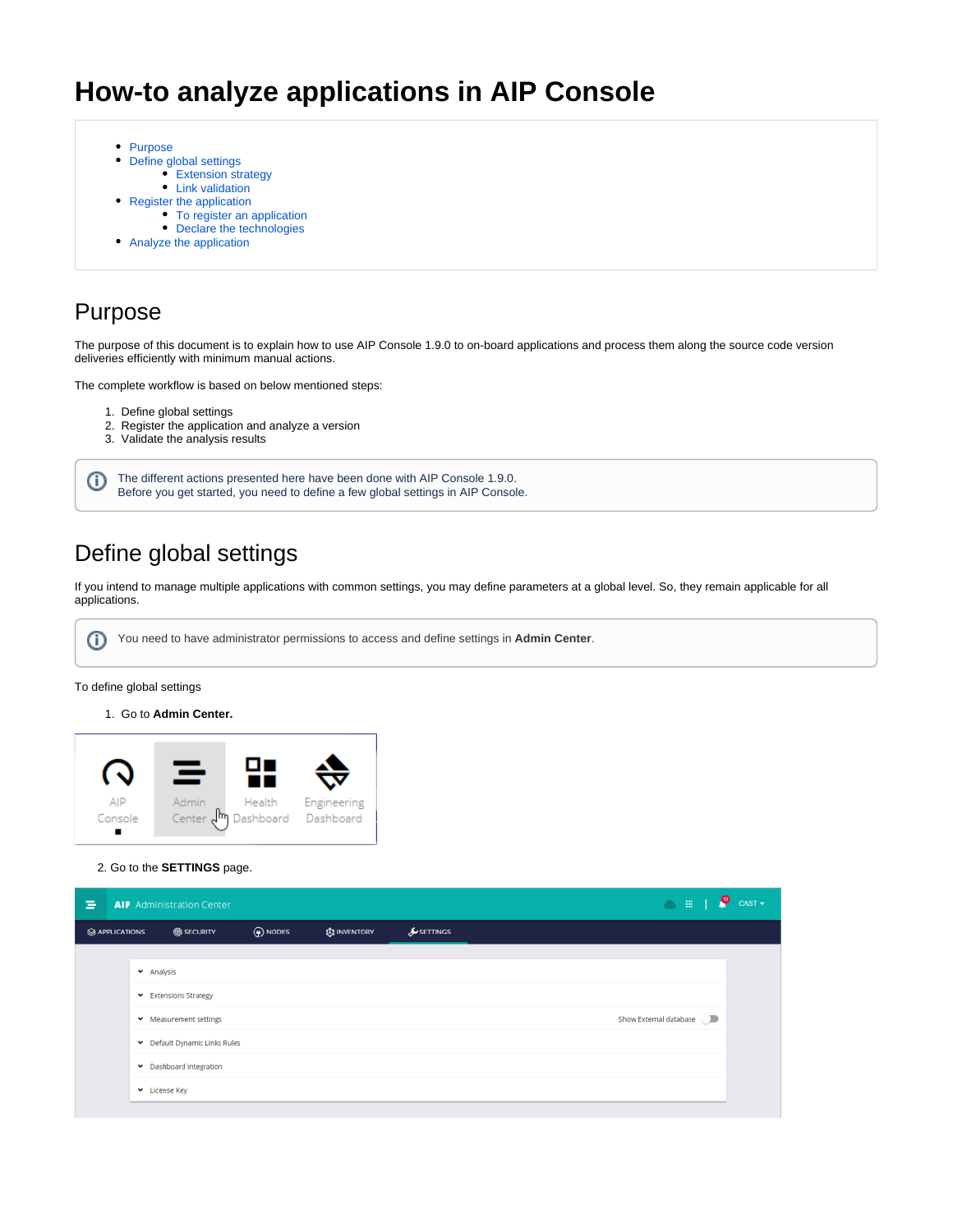### Extension strategy

Most of the AIP analyzers are now packaged and delivered as extensions. Before each analysis Console checks for updated extensions automatically.

| Ξ |                      | <b>AIP</b> Administration Center                        |                                                     |                     |                       |                                                       | <b>OFFICE</b> CAST                            |                          |
|---|----------------------|---------------------------------------------------------|-----------------------------------------------------|---------------------|-----------------------|-------------------------------------------------------|-----------------------------------------------|--------------------------|
|   | <b>SAPPLICATIONS</b> | <b>O</b> SECURITY                                       | (a) NODES                                           | <b>EX INVENTORY</b> | $\mathcal S$ SETTINGS |                                                       |                                               |                          |
|   |                      |                                                         |                                                     |                     |                       |                                                       |                                               |                          |
|   | × Analysis           |                                                         |                                                     |                     |                       |                                                       |                                               |                          |
|   |                      | - Extensions Strategy                                   |                                                     |                     |                       |                                                       |                                               |                          |
|   |                      | <b>Extension versions range</b>                         |                                                     |                     | ľ                     |                                                       |                                               |                          |
|   | <b>LTS</b>           |                                                         |                                                     | Funcrel             |                       | Beta                                                  | Alpha                                         |                          |
|   |                      |                                                         |                                                     |                     |                       |                                                       |                                               |                          |
|   | Search               |                                                         | Q                                                   |                     |                       | Enable white list <b>CO</b> Enable force installation | $+$ ADD                                       |                          |
|   |                      | Unanalysed Code Report 0.4.0                            |                                                     |                     |                       |                                                       | . .                                           |                          |
|   |                      |                                                         | FAEO: Identify Overlap Code In Modules Report 1.0.2 |                     |                       |                                                       | . .                                           |                          |
|   |                      | SmellTest 1.0.2<br>FAES: Identify Large SCC Group 1.0.3 |                                                     |                     |                       |                                                       | <b>10 H</b><br>) 6                            |                          |
|   |                      |                                                         |                                                     |                     |                       |                                                       | Rows per page: $10 \div 1.4$ of $4 \div \div$ |                          |
|   |                      |                                                         |                                                     |                     |                       |                                                       |                                               |                          |
|   |                      | Measurement settings                                    |                                                     |                     |                       |                                                       | Show External database <b>D</b>               |                          |
|   |                      | Default Dynamic Links Rules                             |                                                     |                     |                       |                                                       |                                               |                          |
|   |                      | Dashboard integration                                   |                                                     |                     |                       |                                                       |                                               |                          |
|   | v License Key        |                                                         |                                                     |                     |                       |                                                       |                                               | $\overline{\phantom{a}}$ |

You may set extension version range that you want to use for all applications. Before analysis, AIP Console will verify and update the extension accordingly.

⋒ You may change the default settings by enabling force extension installation or by enabling extension white list.

For more details refer [Settings Extensions Strategy.](https://doc.castsoftware.com/display/DOCCOM/AIP+Console+-+Administration+Center+-+Settings#AIPConsole-AdministrationCenter-Settings-ExtensionsStrategy)

### <span id="page-1-0"></span>Link validation

Analyzers draw links for static calls and dynamic calls. You need to review the dynamic calls links to validate the correct ones and ignore the incorrect links.

To Validate Links

- 1. Go to the **Default Dynamic Links Rules** section.
- 2. Click **ADD**, to add a "DL Filtering rules" file.

| ∍ |                      | <b>AIP</b> Administration Center       |           |                     |                       |   | <b>OFFICE</b> CAST                              |
|---|----------------------|----------------------------------------|-----------|---------------------|-----------------------|---|-------------------------------------------------|
|   | <b>SAPPLICATIONS</b> | <b>@</b> SECURITY                      | (p) NODES | <b>ES INVENTORY</b> | $\mathcal S$ settings |   |                                                 |
|   |                      |                                        |           |                     |                       |   |                                                 |
|   |                      | × Analysis                             |           |                     |                       |   |                                                 |
|   |                      | Extensions Strategy                    |           |                     |                       |   |                                                 |
|   |                      | Measurement settings                   |           |                     |                       |   | Show External database                          |
|   |                      | Default Dynamic Links Rules            |           |                     |                       | J |                                                 |
|   |                      | Search in name                         | Q         |                     |                       |   | $+ADD$                                          |
|   |                      | Name $\downarrow$                      |           |                     |                       |   |                                                 |
|   |                      | upload:Latest_Common_DLM_Rules.dlm.xml |           |                     |                       |   | . .<br>$\bullet$                                |
|   |                      |                                        |           |                     |                       |   | Rows per page: $10 + 1 - 1$ of $1 \leftarrow +$ |
|   |                      | Dashboard integration                  |           |                     |                       |   |                                                 |
|   |                      | License Key                            |           |                     |                       |   |                                                 |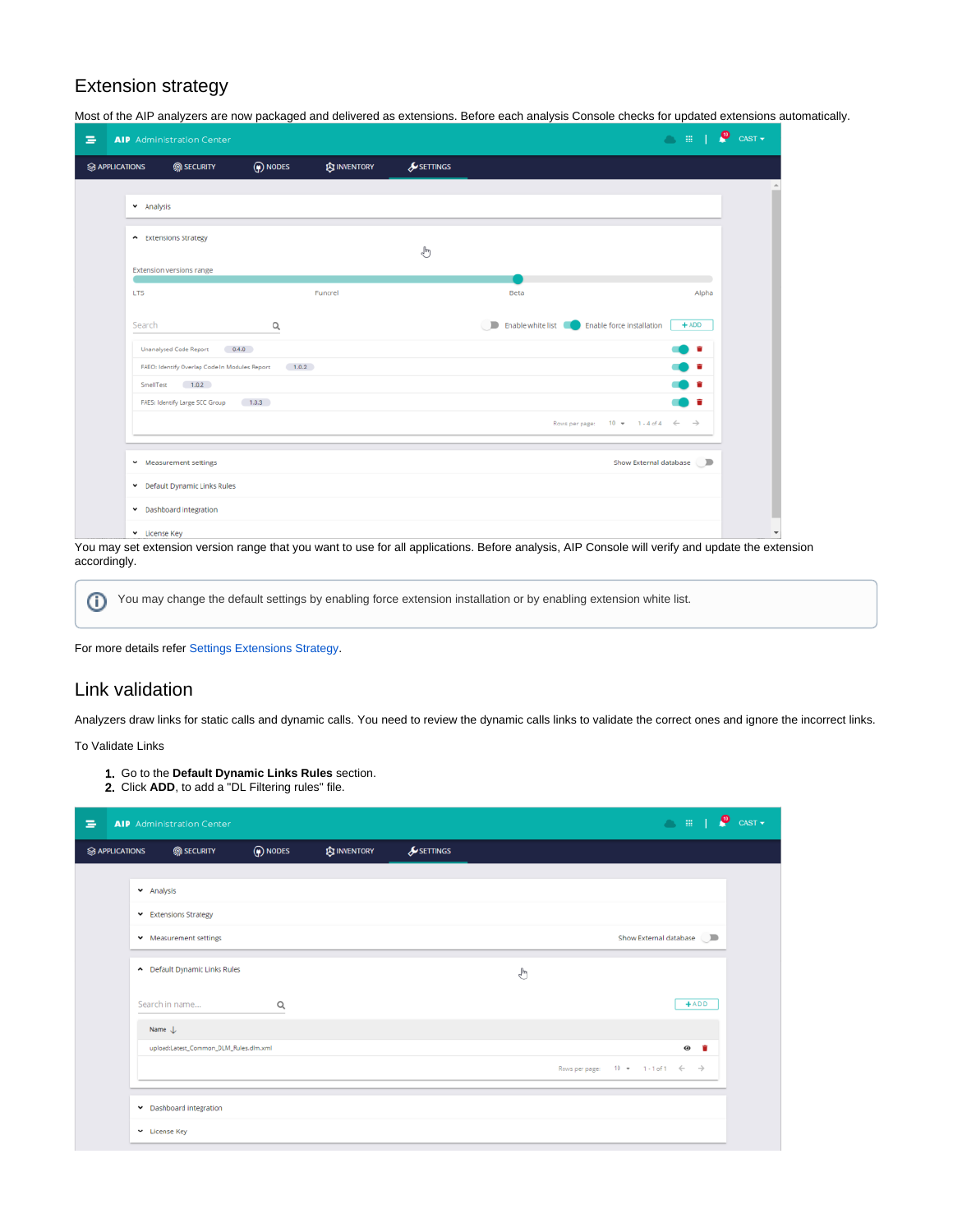Once set, this filter is automatically implemented each time an analysis is performed for all the applications. You can also specify the DL ⊙ Filtering rules files that needs to be used and apply specific DLM.XML files for a specific application.

## <span id="page-2-0"></span>Register the application

### <span id="page-2-1"></span>To register an application

1. In the AIP Console main page, click **Add new app** button.

2. Enter your application name and click **ADD.** The application registration process is initiated.

| Application Name* |  |
|-------------------|--|
| <b>TutoApp</b>    |  |
|                   |  |
|                   |  |
|                   |  |
|                   |  |
|                   |  |

| $\Omega$ | <b>AIP</b> CONSOLE                                                                                                          | P<br>$CAST -$<br>$\sim$ $\pm$ 1                                                                    |
|----------|-----------------------------------------------------------------------------------------------------------------------------|----------------------------------------------------------------------------------------------------|
|          | 4 Applications<br>Search                                                                                                    | <b>TutoApp</b>                                                                                     |
|          | <b>VERSIONS FILTER</b>                                                                                                      | In progress<br>00:00:25<br><b>Steps</b>                                                            |
|          | Pending for analysis 0<br>Analysis done 2<br>Analysis failed 0<br>Analysis ongoing 0<br>Packaging 0<br><b>APPLICATIONS</b>  | Create Delivery folder @ View Log<br>Create application schemas <a> <b>O</b> View Log</a>          |
|          | ଛ<br><b>CRM Modernization</b><br>ଛ<br><b>HR Management</b>                                                                  | <b>Q</b> Set up Management database<br>O Declare application in Management database<br><b>STOP</b> |
|          | ଛ<br>Pet Clinic<br>ଛ<br>TutoApp                                                                                             | ٠                                                                                                  |
|          |                                                                                                                             |                                                                                                    |
|          |                                                                                                                             |                                                                                                    |
|          |                                                                                                                             |                                                                                                    |
|          | Console notifies when the application registration is complete.<br><b>Application: TUTOAPP</b><br>$\boldsymbol{\mathsf{x}}$ |                                                                                                    |

Declare the technologies

Register Application has been successfully<br>completed<br>& Friday, March 8, 2019 11:44 AM

<span id="page-2-2"></span>In the **Inventory** section, you can define the technologies programming languages and frameworks that are used in the application.

1. Click **ADD** button.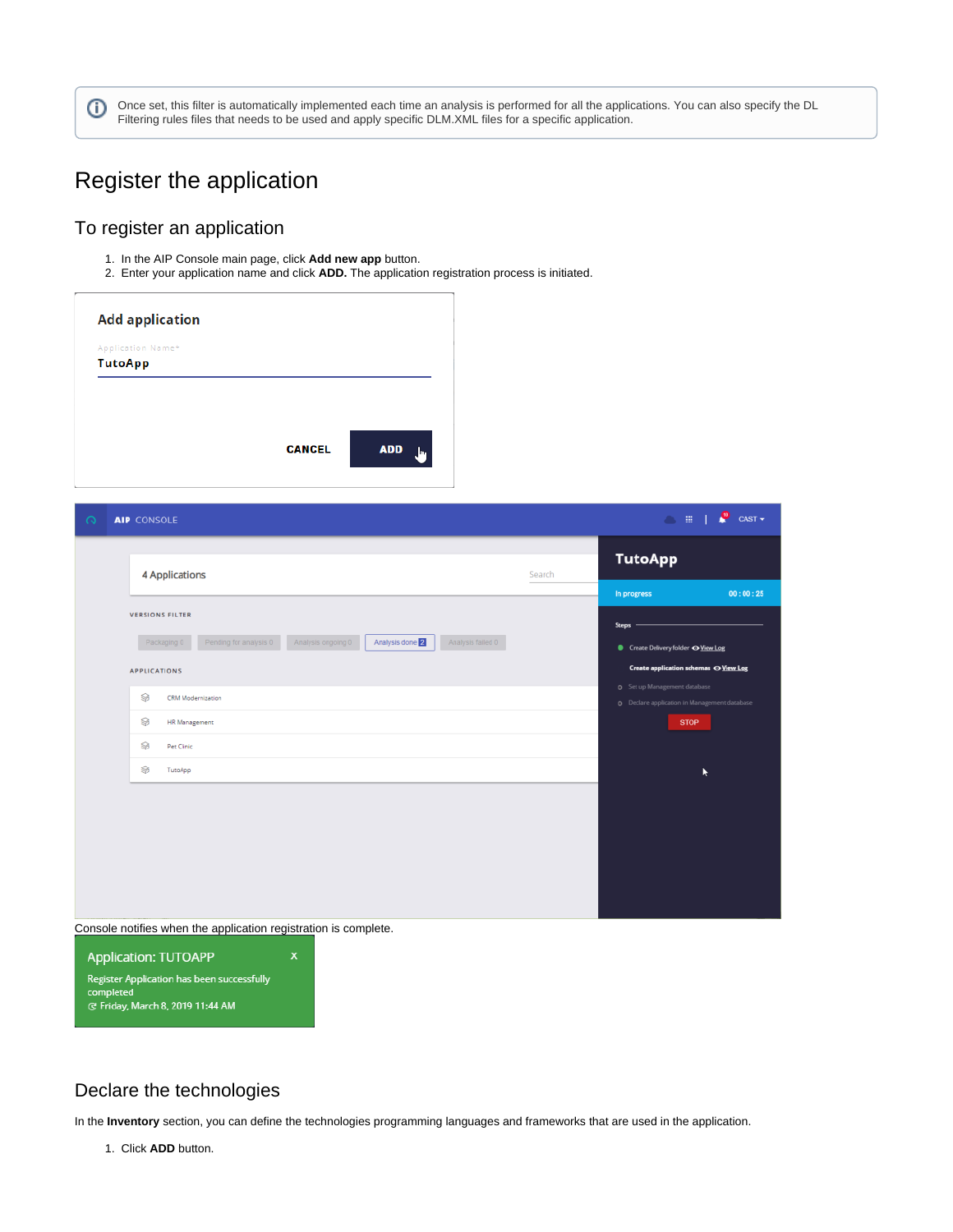| $\Omega$                             | AIP CONSOLE | TutoApp $\sim$ | <b>OHIO</b> CAST       |
|--------------------------------------|-------------|----------------|------------------------|
| $\bullet$<br>Overview                |             |                |                        |
| D<br>Inventory                       |             |                |                        |
| p<br>Versions                        |             |                |                        |
| ÷<br>Extensions                      |             |                |                        |
| త<br>Config                          |             |                |                        |
| $\mathbb{S}$<br>Transactions         |             |                | No Technology Declared |
| $f_x$<br>Function                    |             |                | $+ADD$                 |
| Points<br>$\circledcirc$<br>Security |             |                |                        |
| Dataflow<br>©                        |             |                |                        |
| Snapshots                            |             |                |                        |
| $\triangleright$                     |             |                |                        |

 2. Select the appropriate technologies for your application from the list of programming languages and frameworks and tick the cases corresponding to the files extensions that are used.

#### 3. Click **SUBMIT** to validate the section.

| $\circ$                        | <b>AIP</b> CONSOLE | TutoApp v                                              | $\bullet$ CAST $\bullet$       |
|--------------------------------|--------------------|--------------------------------------------------------|--------------------------------|
| $\bullet$<br>Details<br>$\Box$ |                    | $\hbox{\tt Q}$<br>Search<br><b>TECHNOLOGIES SURVEY</b> | $+$ ADD                        |
| Inventory<br>$\mathcal{V}$     |                    | ▲ 忠 COBOL<br>$\checkmark$<br>cbl                       | Ŵ<br>Add a Comment             |
| Versions<br>٠                  |                    | □<br>ccp                                               | Add a Comment                  |
| Extensions<br>◎<br>Config      |                    | $\checkmark$<br>cob<br>□<br>cobol                      | Add a Comment<br>Add a Comment |
| S<br><b>Fransactions</b>       |                    | $\checkmark$<br>сру                                    | Add a Comment                  |
| $f_x$<br>Function<br>Points    |                    |                                                        | CANCEL<br><b>SUBMIT</b>        |
| ⊙<br>Security<br>Dataflow      |                    | ▲ 由 PL1                                                | û                              |
| ⊙<br>Snapshots                 |                    | □<br>plc<br>$\checkmark$<br>pli                        | Add a Comment<br>Add a Comment |
|                                |                    |                                                        | CANCEL<br>SUBMIT               |
|                                |                    | v @ sqL                                                | û                              |
| $\mathbb{P}$                   |                    |                                                        |                                |

# <span id="page-3-0"></span>Analyze the application

To analyze an application in AIP Console, get the source code as a ZIP file from your application team.

To analyze the source code

1. Go to **Versions** section.

2. Drag-and-drop the ZIP file into the section.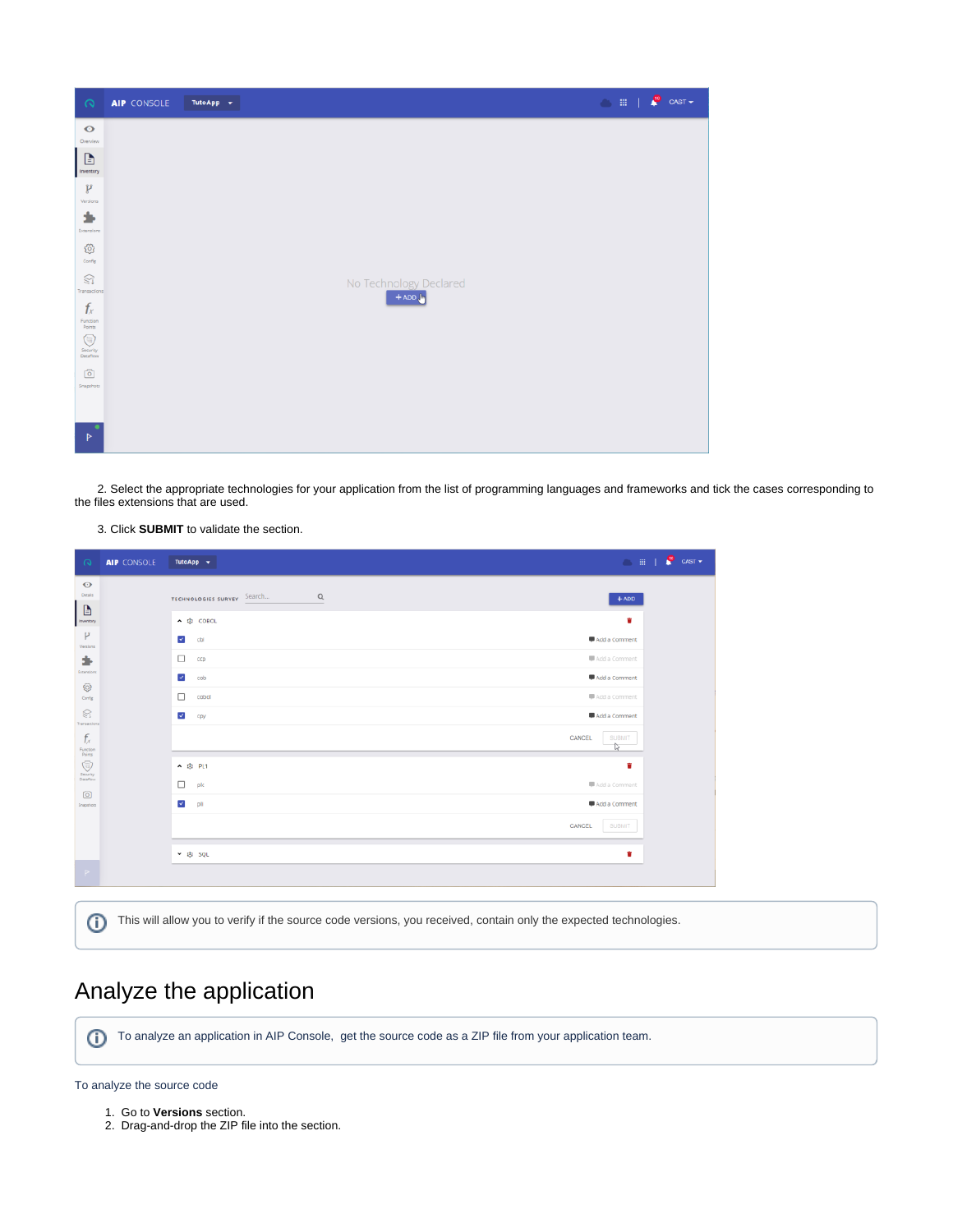| $\bullet$<br>Dverview<br>VERSION MANAGEMENT<br>b<br>Inventory<br>μ<br><b>Versions</b><br>٠<br>troicrati<br>◎<br>$\blacksquare$<br>$\Box$<br>$\times$<br>Version1<br>Compressed Folder Tools<br><b>O</b> DOWNLOW<br>DD VERSION<br>$\vee$ 0<br>Extract<br>Share<br>View<br>Home<br>« Documents > Workspace > _HR Management System > Version1<br>a<br>v O Search Version1<br>个<br>$\leftarrow$<br>Add version<br>$\hat{ }$<br>Type<br>Size<br>Name<br>Date modified<br><b>Cuick access</b><br>$\blacksquare$ DB2<br>File folder<br>31/10/2017 18:30<br>$\frac{x}{x}$<br><b>Desktop</b><br>囙<br><b>E</b> EJB-Config<br>File folder<br>31/10/2017 18:30<br><b>Downloads</b><br>1.0255<br>File folder<br>31/10/2017 18:30<br><b>B</b> Documents<br>$\mathcal{R}$<br>Mainframe<br>27/06/2018 18:10<br>File folder<br><b>R</b> <sub>n</sub> Pictures<br>$\mathcal{A}$<br>$B$ DB2.zip<br>8 KB<br>28/11/2018 11:04<br>zip Archive<br>$\rightarrow$ Maye<br><b>C</b> Google Drive<br>$\mathcal{R}$<br>Delivery-File-List-Web HR Management-<br>04/07/2018 18:58<br>Microsoft Excel Co.,<br>35 KB<br><b>L</b> Cast<br>HR Management system_Version1.7z<br>$\pi^*$<br>15/06/2018 12:49<br>69 KB<br>7z Archive |             | $\Omega$            | TutoApp -<br><b>AIP CONSOLE</b>           | <b>CHIP</b> CAST |
|---------------------------------------------------------------------------------------------------------------------------------------------------------------------------------------------------------------------------------------------------------------------------------------------------------------------------------------------------------------------------------------------------------------------------------------------------------------------------------------------------------------------------------------------------------------------------------------------------------------------------------------------------------------------------------------------------------------------------------------------------------------------------------------------------------------------------------------------------------------------------------------------------------------------------------------------------------------------------------------------------------------------------------------------------------------------------------------------------------------------------------------------------------------------------------------------------|-------------|---------------------|-------------------------------------------|------------------|
|                                                                                                                                                                                                                                                                                                                                                                                                                                                                                                                                                                                                                                                                                                                                                                                                                                                                                                                                                                                                                                                                                                                                                                                                   |             |                     |                                           |                  |
|                                                                                                                                                                                                                                                                                                                                                                                                                                                                                                                                                                                                                                                                                                                                                                                                                                                                                                                                                                                                                                                                                                                                                                                                   |             |                     |                                           |                  |
|                                                                                                                                                                                                                                                                                                                                                                                                                                                                                                                                                                                                                                                                                                                                                                                                                                                                                                                                                                                                                                                                                                                                                                                                   |             |                     |                                           |                  |
|                                                                                                                                                                                                                                                                                                                                                                                                                                                                                                                                                                                                                                                                                                                                                                                                                                                                                                                                                                                                                                                                                                                                                                                                   |             |                     |                                           |                  |
| Mainframe.zip<br>327 KB<br>28/11/2018 11:04<br>zip Archive<br>App Overview                                                                                                                                                                                                                                                                                                                                                                                                                                                                                                                                                                                                                                                                                                                                                                                                                                                                                                                                                                                                                                                                                                                        | AIP Console | HR-Mgt-Version1.zip | 21/02/2019 16:36<br>334 KB<br>zip Archive |                  |

3. Rename the new version, if you want, and click **ADD**.

| Same configuration as previous version |
|----------------------------------------|

AIP Console uploads and processes the source code ZIP file, and you can see the below icon changing during the process.

| <b>O AIP CONSOLE</b> TutoApp V |                                                                                                                                              |  |
|--------------------------------|----------------------------------------------------------------------------------------------------------------------------------------------|--|
|                                | $\Delta E = 1$ . The second section of the section of the second $\Delta E = 0$ . The second section of the second section of $\Delta E = 0$ |  |

While processing the source code, AIP Console:

- Discovers the technologies and associated languages and frameworks
- Identifies, downloads, and installs the required extensions
- Creates corresponding packages
- Executes the analysis and snapshot computation automatically